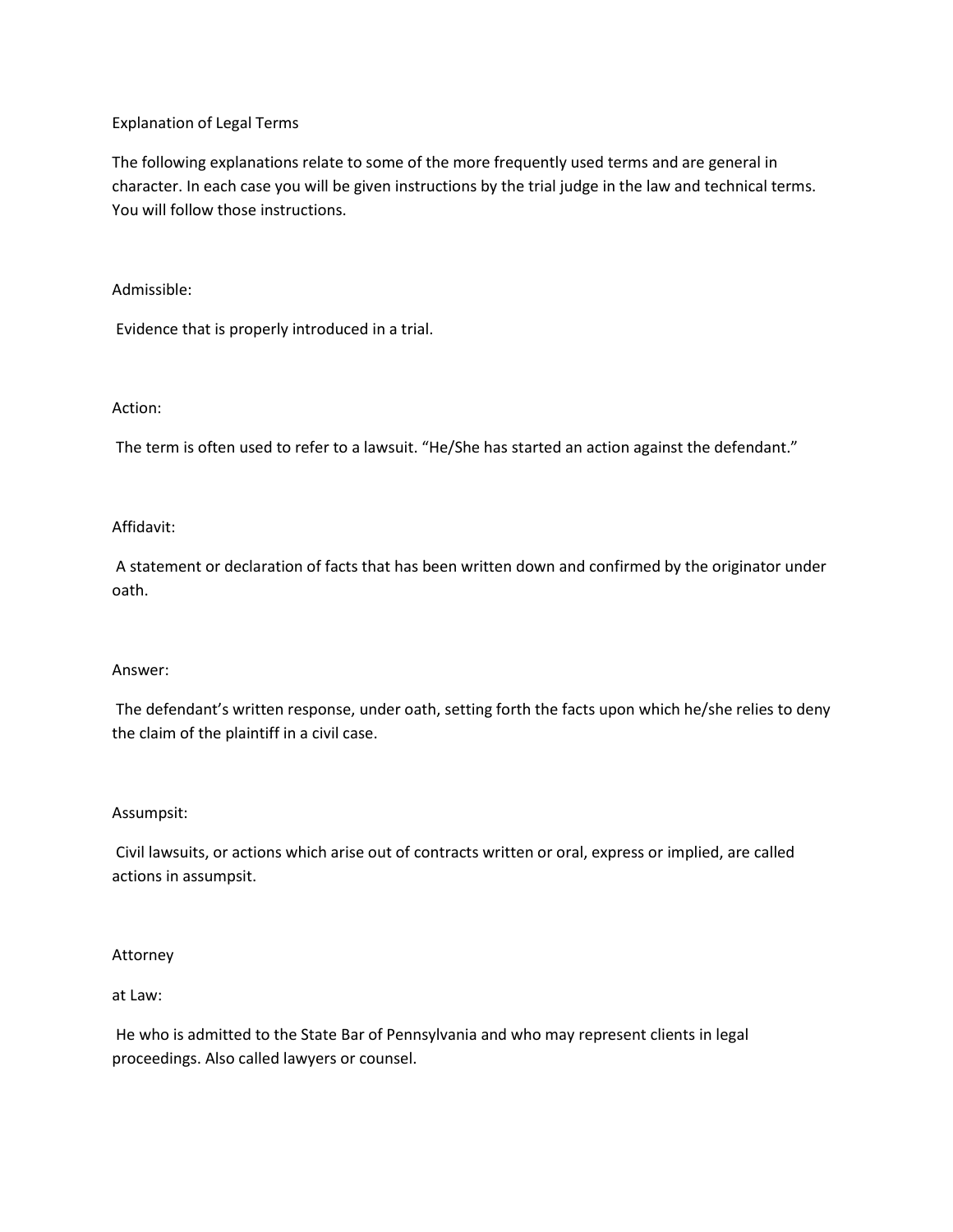Bench, The:

This is the term by which the judges who have been collectively referred to for centuries.

## Charge

# of the Court:

Instructions given by the judge to the jury on the law applicable to particular case.

## Complaint:

The plaintiff's written statement, under oath, setting forth his/her claim against the defendant in a civil case.

## Court Reporter:

This is the person who makes a complete stenographic record of all that transpires at the trial.

#### Defendant:

In a civil case it is the individual, corporation, or partnership against whom a suit is brought; in a criminal case it is the person charged with the commission of a crime.

#### Evidence:

Testimony of a witness, an object, or written documents submitted in court regarding the facts in a case.

### Exhibit:

This is a written document or other object, which after having been properly marked for identification, is admitted in evidence.

Hearsay: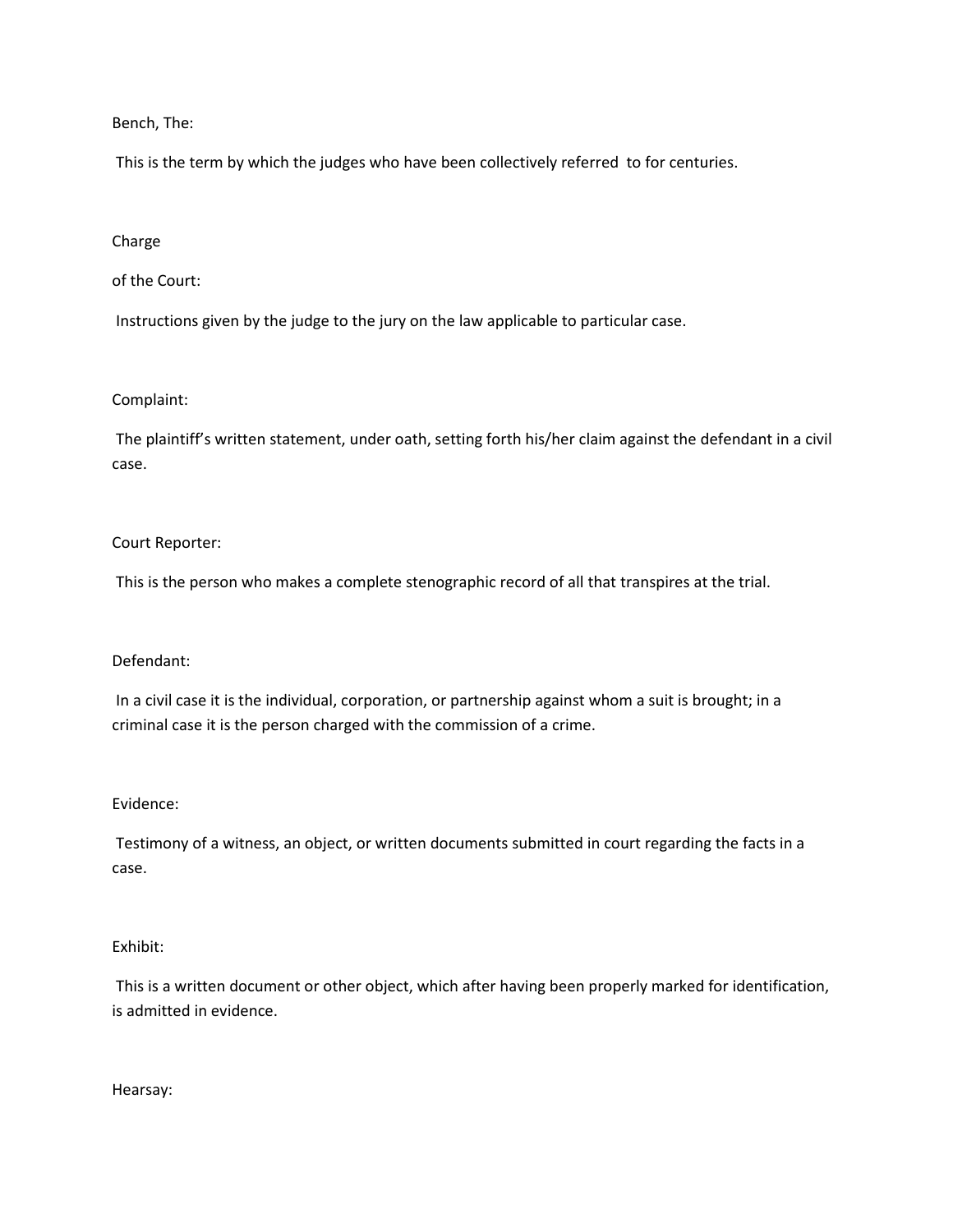Testimony by a witness who relates, not what he/she knows personally, but what others have told him/her or what he/she has heard said by others. Generally such testimony is not admissible in evidence although there are numerous exceptions to this general rule.

Litigant:

A party (person or persons) involved in a lawsuit.

Motion:

A request to a judge seeking a specific ruling or court order.

Oath:

A pledge, promise, or declaration to provide true information in court or in an affidavit.

Objection:

Lawsuits are tried according to long established and sometimes technical rules concerning the evidence which may be considered by the jury and the statements which may be made by the attorneys. If an attorney thinks these rules are not being observed he/she may properly "object". The judge will then either "sustain" the objection if he/she agrees that it is correct, or "overrule" the objection if he/she does not. Such rulings are not to be taken as any indication by the trial judge that either party is entitled to prevail over the lawsuit.

Parties:

Persons, partnerships, corporations, businesses, or governmental organizations involved in legal proceedings

Plaintiff:

The individual, partnership, corporation or business who institutes a civil lawsuit.

Points: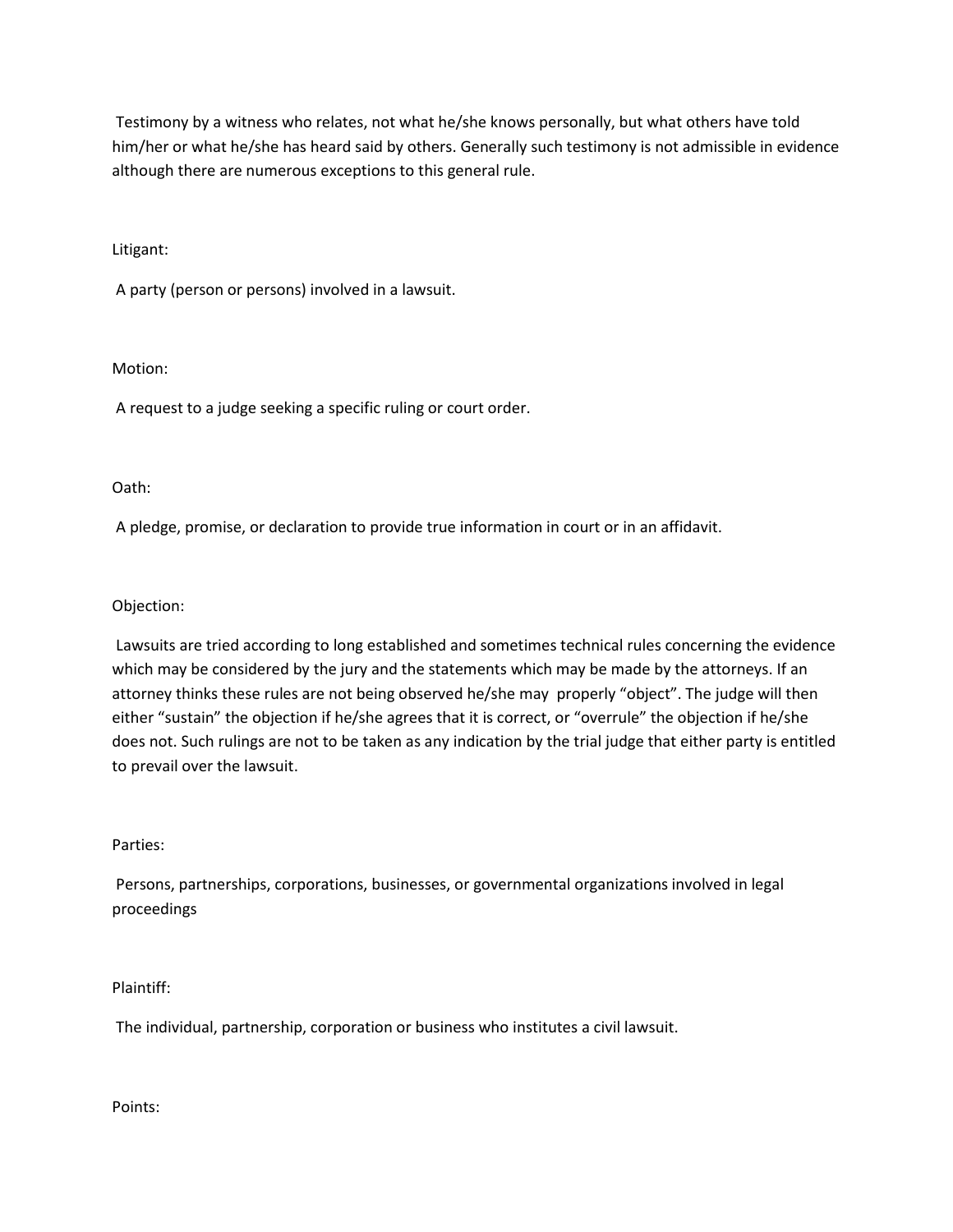Principles or rules of law as applied to the particular case being tried which are given to the jury by the trial judge at the request of counsel to aid the jury in reaching a verdict.

# Rest:

A party is said to "rest" or "rest its case" when it has presented all of the evidence it intends to offer.

# Sidebar Conference:

A conference held by counsel and the trial judge out of the hearing of the jury. Jurors should not be disturbed about these conferences. Often they concern procedure for shortening the trial.

# Stipulation:

Frequently counsel for the parties agree on certain facts or issues, which need not therefore be proven. So that the record may be complete, a stipulation or written agreement is filed or an oral stipulation is dictated to the court reporter.

# Suit:

This is a term frequently used to refer to a civil action before the Court.

# Tipstaff:

Officer of the Court whose function is to keep order in the courtroom and assist the judge, jurors, and attorneys in keeping the trials functioning smoothly.

# Trespass:

Although this word is popularly understood to refer to the conduct of one who goes upon the land of another without invitation, legally it is also the term used for a legal action brought against another to recover damages for an alleged unlawful or negligent act.

Trial: